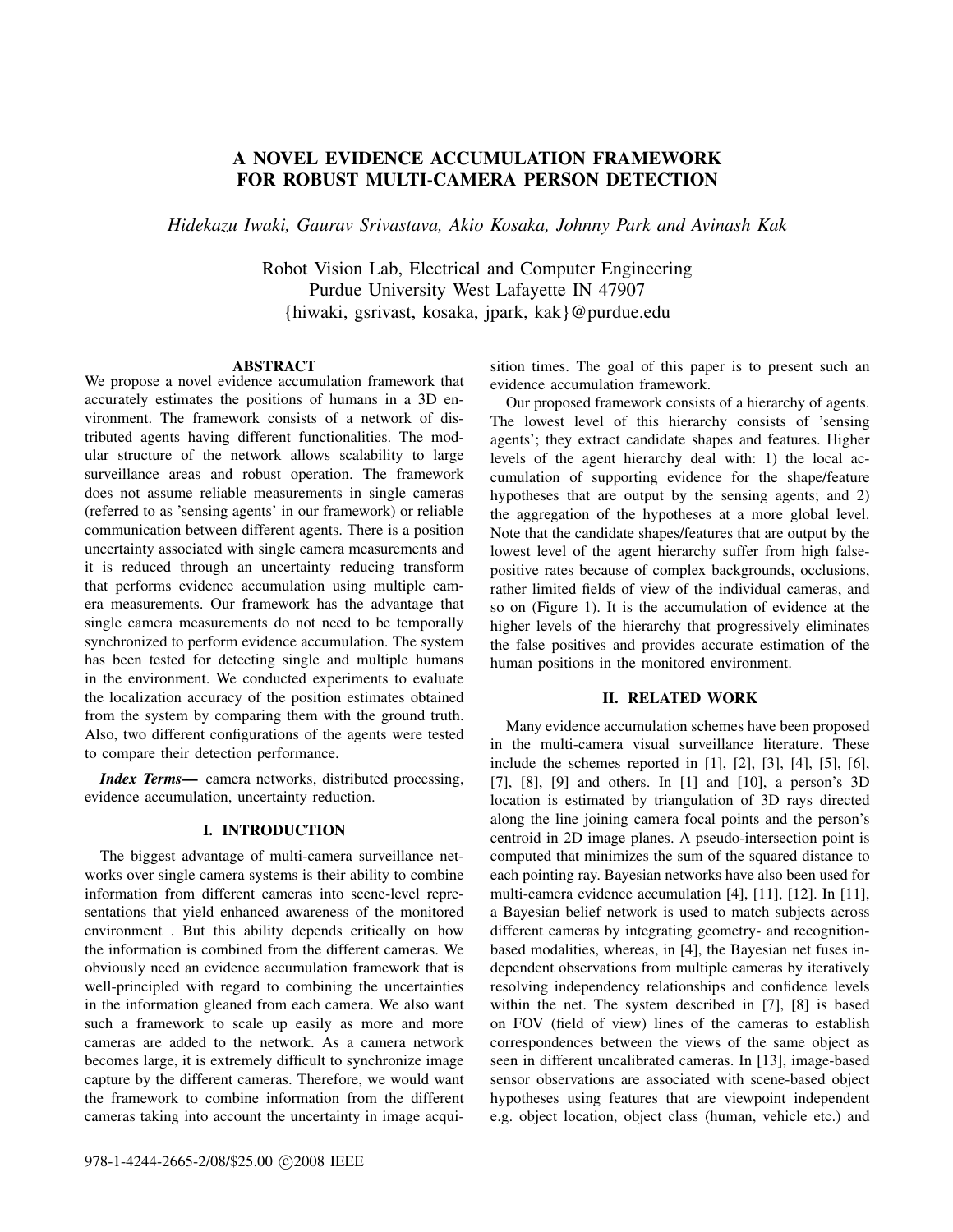

Fig. 1. Images from a multi-camera test sequence with complex background. They were acquired at approximately the same time. Red circles depict the detected head candidates (both true heads and false positives). Inspite of a large number of false positives due to the complex background, the proposed evidence accumulation scheme generates accurate 3D head positions. A demo video of our multi camera person detection system can be viewed at http://cobweb.ecn.purdue.edu/RVL/movies/MultiCameraPersonDetection\_ICDSC08.wmv

color. The associations are made based on comparing the features of a new observation against the features stored for each existing object hypothesis using a match score function. The work in [14] describes a region-based stereo algorithm capable of finding 3D points inside an object knowing only the projections of the object (as a whole) in two views. The work reported in [15] addresses the problem of selecting the best camera position for extracting the desired human motion information. The human position, body orientation and bodyside estimation is performed by determining the camera viewpoints where these features can be easily estimated and maximizing the joint probabilities of observations obtained from multiple cameras.

The work we report here carries out evidence accumulation with a framework of agents possessing heterogeneous characteristics. These agents cooperate to estimate 3D human positions in real time, followed by determination and visualization of their trajectories. Due to the modular agentbased processing architecture, the proposed framework is well suited to large-scale surveillance applications since new agents can be integrated seamlessly. The evidence accumulation scheme works well even when the different cameras are not synchronized with regard to their image acquisition times. The unsynchronized observations allow for denser temporal observations of the 3d environment and avoid redundancy among multiple observations when a large number of cameras is deployed in the network [16].

The paper is organized as follows. Section 2 describes the problem of 3D position estimation that we try to solve and the assumptions about the environment and our current setup. Section 3 details the agent based architecture which achieves multiple functionalities through cooperative interaction between heterogeneous agents. Section 4 explains the single sensor processing of acquired images, while section 5 elaborates the novel evidence accumulation scheme to obtain accurate 3D position estimates. Experimental results are presented and discussed in section 6. Section 7 gives some concluding remarks followed by possible future extensions of the current work. Finally, section 8 acknowledges the funding support for this research.

# III. PROBLEM DESCRIPTION

Our overall goal is to develop a cooperative processing architecture for detecting and tracking multiple humans in an environment and visualizing their trajectories. The work presented in this paper solves a sub-problem of the human tracking problem: first detect the humans in the environment and estimate their positions using the individual cameras in the network, and then combine the information gleaned from the individual cameras to achieve higher localization accuracy of the estimated positions and the reduction of false detections. Our setup consists of 12 cameras monitoring an indoor rectangular area  $(8m \times 5m)$ . The cameras are grouped into 4 clusters as shown in Figure 2. In solving the detection and localization problem, we have made the following assumptions:

- The environment is defined in terms of the world coordinate frame that is taken to be the reference coordinate frame.
- All cameras are calibrated with respect to the world coordinate frame.
- Image capture by the different cameras is not synchronized and the images are acquired with time stamp information.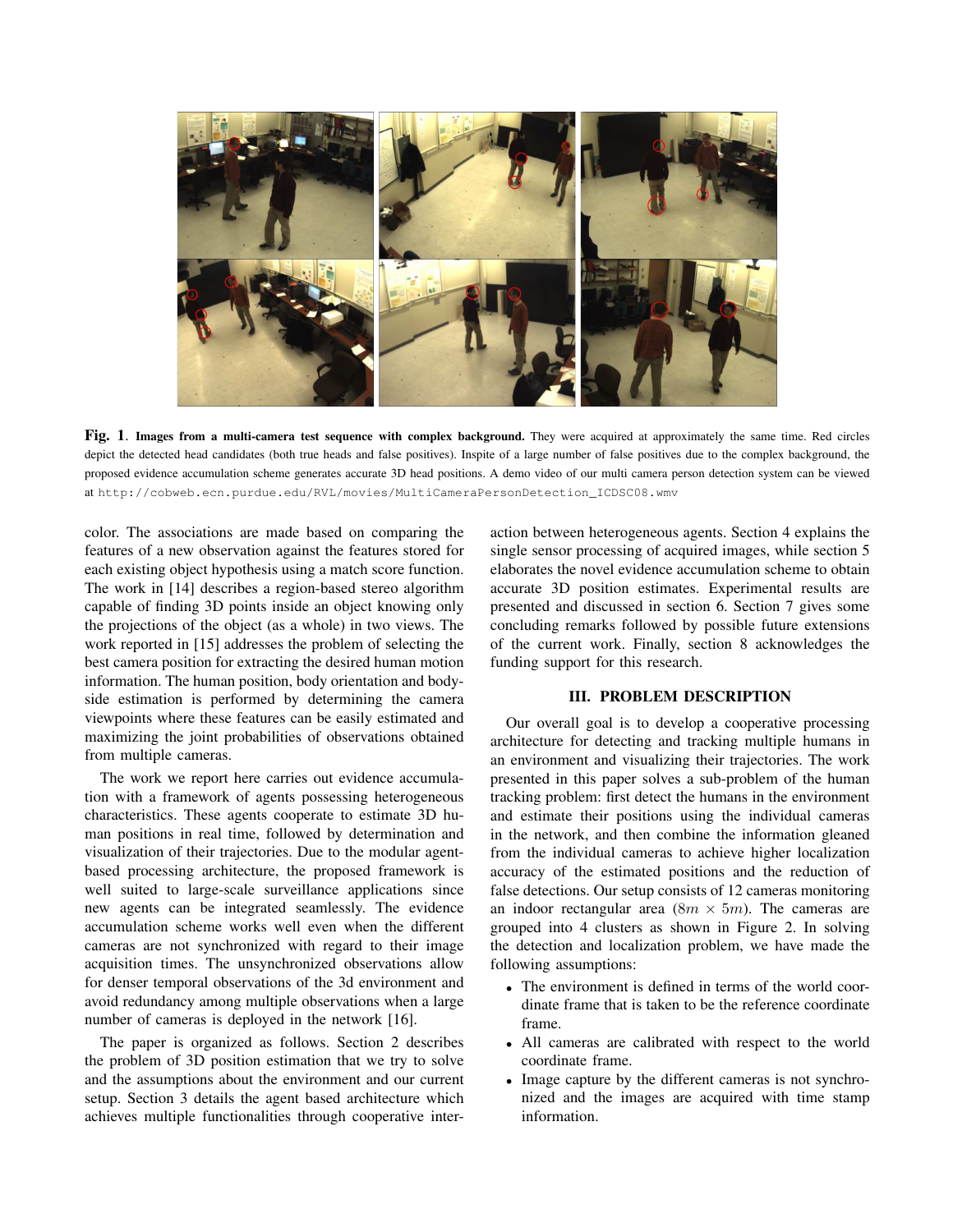

Fig. 2. Camera configuration used for the evidence accumulation framework results reported in this paper: There are 12 cameras grouped into 4 clusters, each monitoring a small part of a rectangular area.

- The cameras are connected to PCs that perform all image processing operations.
- The PCs can communicate with one another via either wired or wireless network connections.
- Multiple humans may exist in the environment viewed by the network of cameras.
- In this paper, the position of a human is represented by the human head position.

#### IV. AGENT BASED ARCHITECTURE

The cooperative processing architecture consists of the following agents:

- Sensing Agent
- Cluster Leader Agent
- Monitoring Agent
- Visualization Agent

These agents are software processes running on PCs that are connected by wired or wireless network links. Multiple such agents may run on a single PC. The agents may also control hardware such as cameras for image capture or display devices for visualizing the trajectories of the detected humans. Figure 3(a) shows a generic view of our agent based architecture and Figure 3(b) shows an example implementation that was used for the results reported here.

# IV-A. Sensing Agent

The sensing agents are situated at the bottom of the hierarchy of agents. Ideally, in distributed sensor networks, a sensor node consists of a sensor, a processing module, and a communication module. In our current setup, we simulate a sensor node by a sensing agent. It is a software agent running on a PC, that utilizes an IEEE 1394 firewire camera for image capture, performs local processing on the acquired images and sends some data to other agents (specifically the cluster leader) at the next higher level of the agent hierarchy. As mentioned earlier, the images are captured with time-stamp information. Local processing involves the application of a background subtraction algorithm [17] to

obtain contours of foreground objects and extracting humanhead like object regions from these contours. The extracted head-like regions are also called *head region candidates*. Head extraction algorithm is explained in section V. Sensing always involves false detections. So a sensing agent is not expected to always successfully detect the human heads. Its responsibility is only to detect the head region candidates. In the ensuing discussion, we will refer to single camera head region candidates as 'measurements'. The sensing agent then sends a message including the measurements to a cluster leader. It is worth mentioning that actual images are not sent, rather only small datasets are sent. This is shown in Figure 4.

#### IV-B. Cluster Leader

A cluster leader implements our evidence analysis and accumulation algorithm to unify the information received from lower level agents in the agent hierarchy. Note that the hierarchical organization of the agents shown in Figure 3(a) allows for the node below a cluster leader to be either a sensing agent or another cluster leader agent. A cluster leader agent receives messages containing measurements or position estimates from lower level agents and uses them to accumulate evidence for accurate 3D position estimation. There are two types of position estimates:

- 1) Candidate position estimate (CPE): This is generated by a lower-level cluster leader as a result of integrating one or more measurements received from different sensing agents. It is represented by  $(\overline{p}, S)$ , where  $\overline{p}$ is the mean vector representing the candidate position and  $S$  is the covariance matrix representing position uncertainty.  $\bar{p}$  and S are specified in 3D world coordinates.
- 2) Validated position estimate (VPE): When a CPE is able to accumulate evidence from 3 or more measurements, it is said to be validated and is then known as a validated position estimate (VPE). The integration and validation of position estimates is performed using Mahalanobis distances and weighted recursive least squares technique [18]. A VPE is also denoted by  $(\bar{\mathbf{p}}, S)$ . A CPE may or may not represent an actual human head depending on how many measurements are integrated into it but a VPE represents the position of an actual human head.

Once the VPEs are generated, "unnecessary" measurements are eliminated within the cluster leader to avoid data redundancy and to ensure that each measurement is associated with a unique VPE. The cluster leader then sends a message to a higher-level cluster leader containing the VPEs and also the CPEs that it could not validate. If a cluster leader at the topmost level can not validate any of the CPEs, they are discarded. A top-level cluster leader sends all the VPEs to the monitoring agent and the visualization agent for generating the trajectories and for the visualization of the detected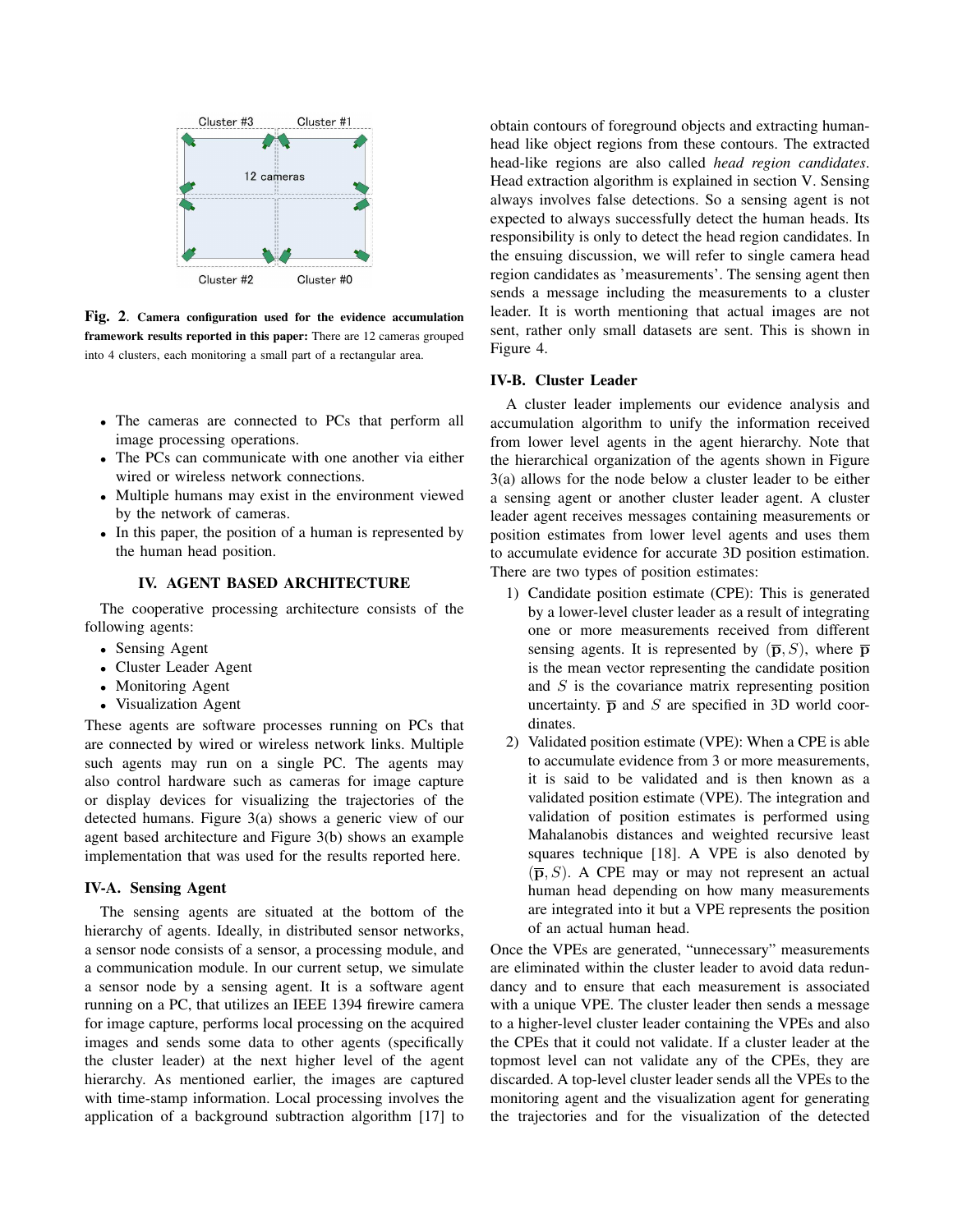human heads.

#### IV-C. Monitoring and Visualization Agents

Since the current paper focuses primarily on accurate head position detection using evidence accumulation, we fill focus on the functions of the sensing agents and the cluster leader agents in the following sections. The monitoring and the visualization agents will be presented in detail in future publications. Suffice here to say that the monitoring agent is responsible for monitoring the object/humans found in the environment by associating tracking labels with such objects and the visualization agent provides a user interface for visualizing the 3D environment along with the objects/humans found in it.



Fig. 4. Data transmitted from a sensing agent to the cluster leader: At each time instant  $i$ , a data record containing the position estimates for all the detected head region candidates along with the associated timestamp information is sent. No images are sent.

### IV-D. Connectivity and Communication Issues

In a distributed network (wired or wireless), reliability or lack thereof is an important issue. We do not wish to assume a reliable network and we want our framework to allow for fault conditions such as some sensor nodes going down or some communication links failing during a detection and tracking task. To realize an unreliable network, we use the UDP messaging protocol rather than the TCP/IP protocol. A cluster leader integrates the information received from the lower level nodes. Therefore, since the system allows for cluster leader failure, the network connections between the sensing agents and the cluster leaders are reconfigurable dynamically. That way, if a cluster leader node fails, the sensing agents connected to it can start sending their data to other active cluster leaders in the network.

### IV-E. Configuring the Agent Hierarchy

Depending on the number of sensing agents in the camera network, there may be one or more cluster leaders and they may be arranged in multiple layers of the agent hierarchy. There is a tradeoff involved between the numbers of levels of the hierarchy in the architecture versus the communication



Fig. 5. Why do we need multiple levels of Cluster Leaders: Head position validation requires data from at least three sensing agents. Positions in Area A are coverable by three sensing agents from a single cluster; so a single cluster leader can perform validation. But positions in area B are not coverable by three sensing agents of a single cluster. Therefore multiple levels of cluster leaders are needed for integration and validation in area B.

delays in the network. On the one hand, the sensing agents and the cluster leaders may be configured in multiple layers as shown in Figure 3(a), so that there are multiple clusters of sensing agents and each cluster's data is processed by one cluster leader. Such a configuration will have higher cumulative communication delays compared to a simple network where all the sensing agents are directly connected to a single cluster leader that does all the integration and validation processing. On the other hand, it is typical of wireless sensor networks that the sensing agent nodes may have limited communication range and so may not be able to send their data to a single cluster leader. Therefore formation of multiple clusters may be necessary.

If multiple cluster formation is allowed, each cluster may be able to cover only a portion of the entire monitored area. In our current system implementation, a cluster leader requires measurements from at least three sensing agents to obtain a VPE. As shown in figure 5(a), the cluster leader for cluster #3 can validate all the locations within area A. But area B (figure  $5(b)$ ) is not coverable by at least three sensing agents of any one cluster; so no single cluster leader can validate the locations in this area. So the cluster leaders corresponding to all the four clusters need to send their position estimate data to a higher level cluster leader to perform a second level of integration. This scenario justifies the need for having multiple levels of cluster leaders in our architecture.

#### V. SINGLE VIEW HEAD DETECTION

The human head detection in single camera images involves contour analysis of foreground silhouettes. The algorithm we use for that purpose is based on the work of Zhao [19]. This work deals with shape decomposition and body part identification in line-approximated contours of foreground objects that are assumed to be humans (see Figure 6 for details). Body part identification is followed by the extraction of edge segment boundaries. An edge segment boundary is defined as that contour whose boundary contains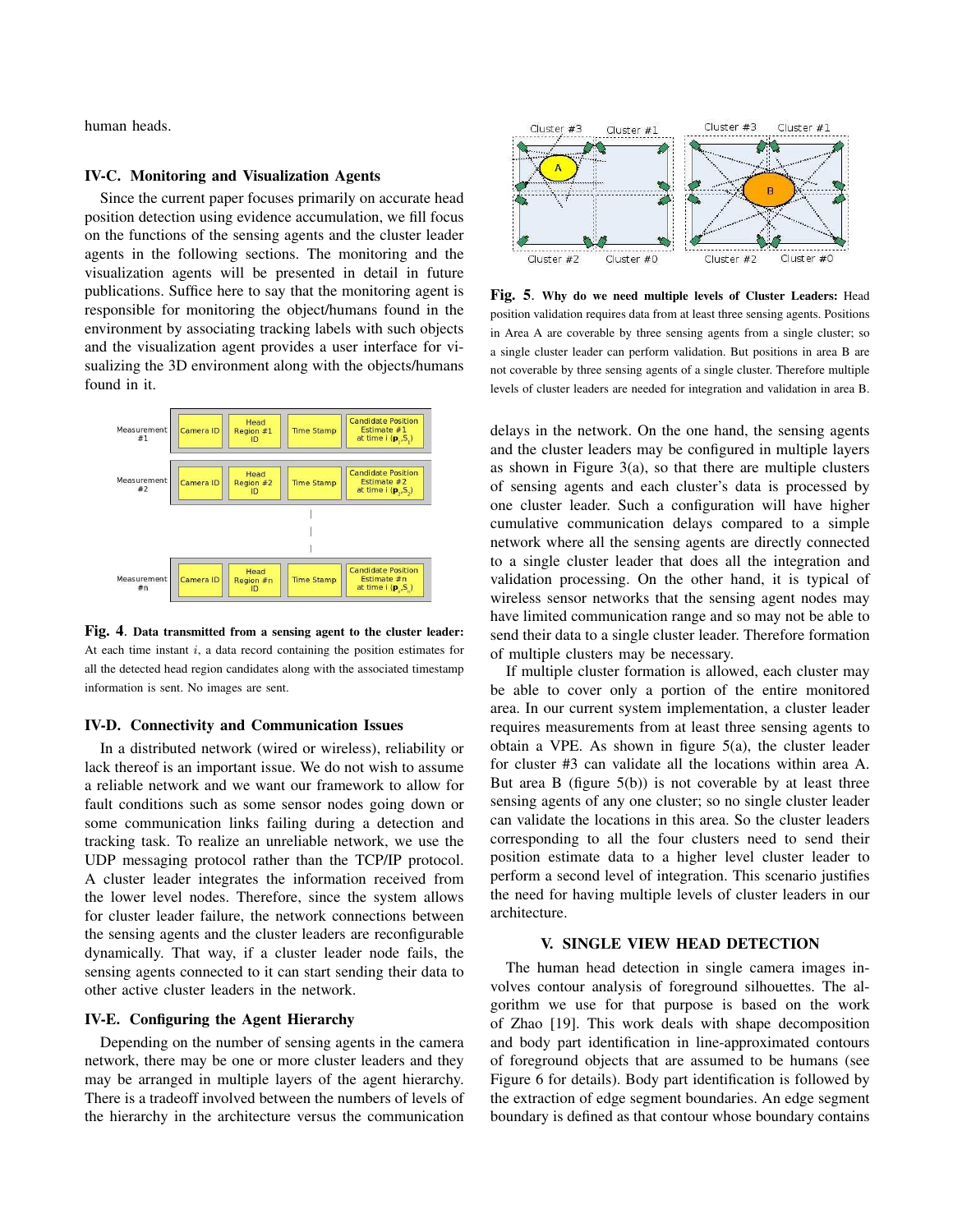

Fig. 3. An agent-based hierarchical processing architecture for the detection of humans and their localization.

only one cut; cuts are shown as red lines in figure 6 (c). In figure 6 (d), edge segment boundaries are the boundaries of the red colored patches.

For each edge segment boundary, its similarity to a simple head model is computed. The head model (which is assumed to be a circle) is fitted to each edge segment boundary  $i$ using the least squares method and its center  $x_{0i}$  and radius  $r_i$  calculated. The average fitting error  $E_i$  in this calculation is computed as

$$
E_i = \frac{1}{N_i} \sum_{j=1}^{N_i} \left( \|\mathbf{x}_j - \mathbf{x}_{0i}\|_2^2 - r_i^2 \right)
$$
 (1)

where  $x_i$ 's are the points on edge segment boundary i and there are  $N_i$  of them. The similarity of the edge segment boundary  $i$  to the head model is computed as

$$
Sim_i = \frac{\sqrt{r_i^2 - E_i}}{r_i} \tag{2}
$$

Note that  $0 \leq Sim_i \leq 1$ . All the edge segment boundaries for which  $Sim_i$  exceeds a threshold  $(0.6-0.8)$  are detected as head region candidates. We assume that an average human head when modeled as a sphere in 3D is approximately 10 inches in diameter. Using this assumption and the estimated radius of the human head region candidate in a single camera image, we can estimate a rough distance  $d$  of the human head from the camera, using the relation

$$
\frac{d}{F} = \frac{D}{2r} \tag{3}
$$

where  $F$  is the focal length of camera,  $r$  the estimated radius of the head region candidate, and  $D = 25.4$  cm(10 inches). Here  $D$  is the assumed diameter of the average human head; it is obtained experimentally through measurements on several people. All lengths are assumed in cm units. This equation indicates that  $r$  is small for a person far away from a



Fig. 6. Zhao's Shape Decomposition (from [19]): (a) the original image, (b) line approximated contour of foreground person, (c) computing the negative curvature minima (represented by small circles) and the cuts (represented by red lines) (d) the edge segment boundaries; these are the boundaries of the red colored patches.

camera (d large) and vice versa. This equation also indicates that  $|\triangle d| = (\triangle r/r) d$ , implying that the uncertainty in d is large for a person far away from a camera and vice versa.

Figure 7 presents an idealized representation of the head candidate detected by a single camera for a single human in its field of view. The head candidate is represented in camera coordinate frame by  $(u, v, d)$  where  $(u, v)$  are the pixel coordinates of the head candidate region mean and d is its distance from the principal center of the camera. The ellipse in the figure represents the uncertainty in  $d$ .

The candidate position measurement  $(u, v, d)$  obtained from a single camera image is transformed into the world coordinate frame  $\mathbf{p} = (x, y, z)$ . Since there is always some position uncertainty associated with a camera measurement of the human head position, each measurement is specified by the mean position  $\bar{p}$  and covariance matrix S (see Ap-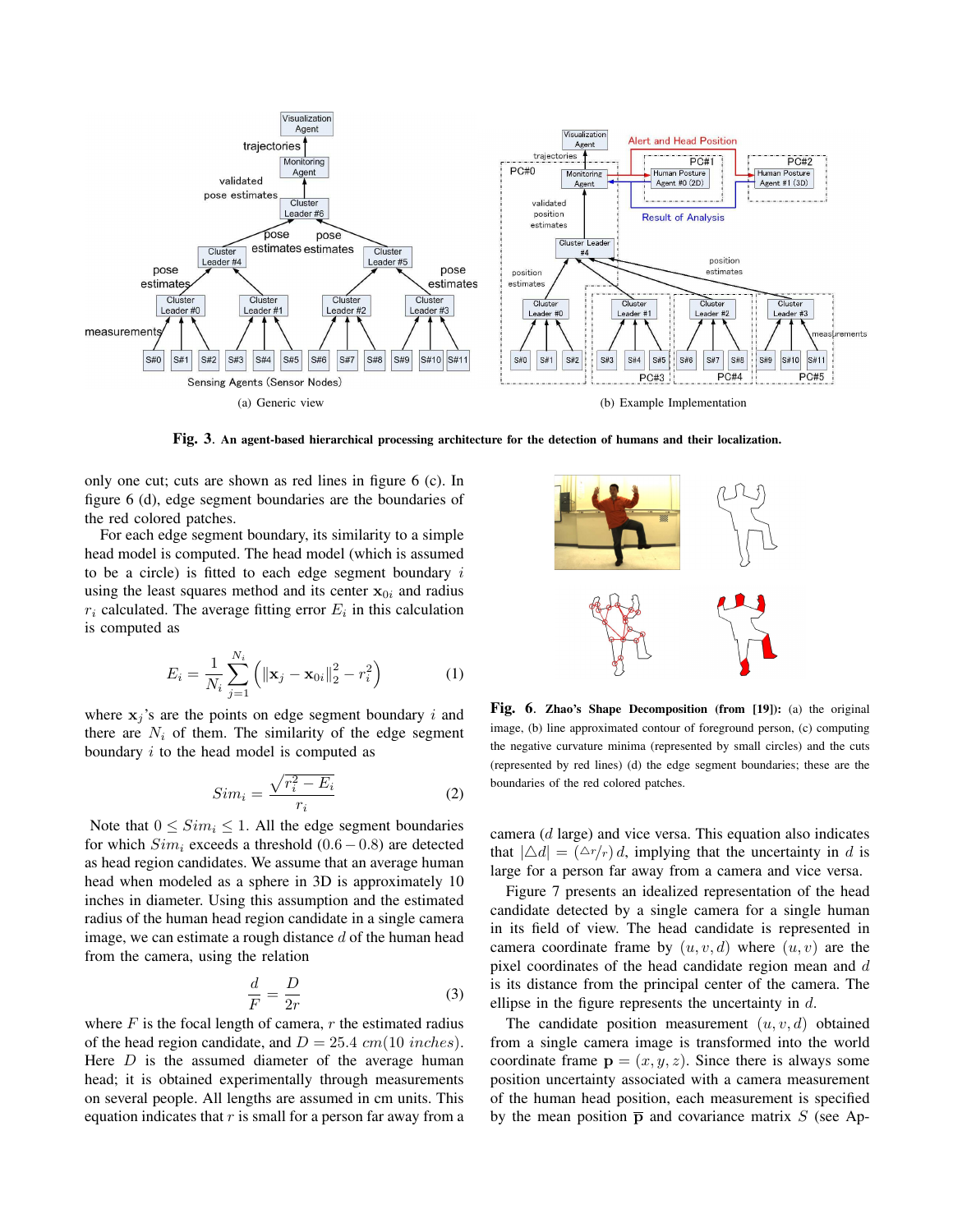

Fig. 7. Single camera head detection.

pendix A for mathematical details on how the measurement  $(u, v, d)$  is converted to the world coordinate frame).

The measurement from a single camera may not represent the actual position of a human head. That is why we refer to a detected region as a *head candidate* rather than a head. The reason is that certain non-human objects may appear circular in a single camera view and may be mistaken for a human head. Even if the detected regions actually represent human heads, there is uncertainty in single camera position estimates due to sensor noise and due to assumption about the head size stated previously in this section. This necessitates evidence accumulation from multiple sensing agents to integrate their measurements to obtain a VPE.

### VI. MULTI-CAMERA EVIDENCE ACCUMULATION

When a cluster leader receives a new measurement from a sensing agent, it attempts to update its set of existing position estimates by integrating the new measurement with any one of them. We now describe how this update is carried out using weighted recursive least squares technique with minimum variance.

As mentioned in the previous section, the human head position in the environment at time  $t$  is represented by the position estimate  $\mathbf{p} = (\overline{\mathbf{p}}, S)$  where  $\overline{\mathbf{p}}$  is the mean vector and  $S$  is the covariance matrix representing position uncertainty. Let us say that this position estimate is currently stored in a cluster leader. If a new measurement  ${\bf p}' = (\overline{\bf p}', S')$  is received from one of the sensing agents at roughly the same time  $t$ , the cluster leader checks to see if this measurement can be integrated with the position estimate p by calculating the Mahalanobis distances between them:

 $d_1 = \overline{\mathbf{p}}^T S^{-1} \overline{\mathbf{p}}'$  and  $d_2 = (\overline{\mathbf{p}}')^T (S')^{-1} \overline{\mathbf{p}}$ 

If  $d_1$  and  $d_2$  are less than a certain distance threshold  $d_{threshold}$  and if the timestamps of p and p' differ by less than a time threshold  $T_{threshold}$ , they are then allowed to be integrated. When p is updated, the new estimate is given by  $\mathbf{p}_{updated} = (\overline{\mathbf{p}}_{updated}, S_{updated})$ . This calculation is carried out as follows [18]:

1) pre-computation step

$$
K = S(S + S')^{-1} \quad (update \, gain) \tag{4}
$$



Fig. 8. Uncertainty reduction through measurement integration

2) update step

$$
\overline{\mathbf{p}}_{updated} = \overline{\mathbf{p}} - K(\overline{\mathbf{p}} - \overline{\mathbf{p}}')
$$
 (5)

$$
S_{updated} = (I - K) S \tag{6}
$$

Since there is a time stamp associated with each position estimate, the time stamp for  $\mathbf{p}_{updated}$  is calculated as the average of the time stamps for  $\bar{p}$  and  $\bar{p}'$ . Integration of one or more measurements results in a CPE and the cluster leader keeps track of how many measurements are integrated into each CPE. In our current implementation, if three or more measurements can be integrated, a CPE becomes validated and is called VPE. Upon validation, all the intermediate CPEs that share any measurement with a VPE are eliminated. This is done primarily to ensure that each measurement only contributes to one VPE in order to minimize false detections. Additionally it leads to efficient memory usage in the cluster leader and faster integration process because there are fewer CPEs to keep track of for the purpose of dealing with a new measurement.

The evidence accumulation and position validation calculations can be understood better with the help of Figure 9. In this figure, the possible candidate position estimates gleaned from the three cameras labeled A, B and C are:  $P_0(A_0, C_1)$ ,  $P_1(A_1, B_1, C_2)$ ,  $P_3(B_0, C_2)$ ,  $P_4(A_1, B_1)$ ,  $P_5(A_1, C_2)$  and  $P_6(B_1, C_2)$ . It is clear that the measurements  $A_1, B_1$  and  $C_2$  can be integrated to obtain a VPE  $P_1$ . All other



Fig. 9. Integration and validation of position estimates.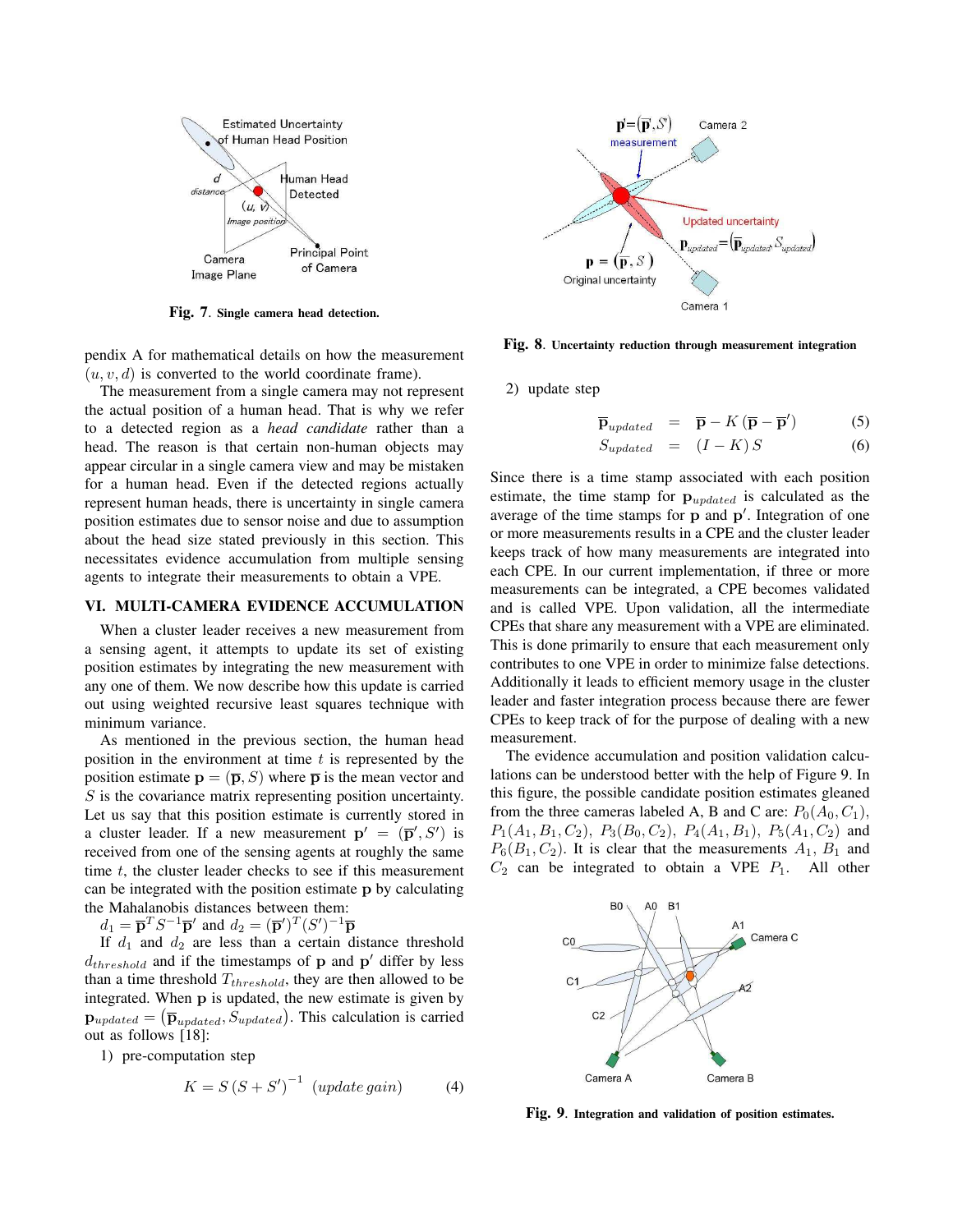

Fig. 10. This figure shows the case when a single measurement from one of the cameras participates in multiple integrations vis-a-vis other camera measurements.

CPEs containing at least one of  $A_1$ ,  $B_1$  or  $C_2$  will then be eliminated. In the figure, the position estimates  $P_2(A_1, B_0)$ ,  $P_3(B_0, C_2)$ ,  $P_4(A_1, B_1)$ ,  $P_5(A_1, C_2)$  and  $P_6(B_1, C_2)$  are eliminated.

The integration of measurements is based on computing the Mahalanobis distance but there may be scenarios where this leads to false detections. For example, as shown in Figure 10a, measurement #1 from camera #1 may be integrated with multiple measurements of camera #2 and all except one integration will result in false positives in head detection. In order to handle this situation, the cluster leader retains all the original measurements even after they are used to generate an updated position estimate. The measurements are retained until the measurements either become part of a VPE or are discarded as explained previously. To illustrate this, Figure 10b shows that measurement A2 from sensing agent A may be integrated individually with measurements B1 and B2 from sensing agent B, leading to updated position estimates C1 and C2 respectively. Therefore the cluster leader retains A2, B1, B2, C1 and C2 because at this point none of them is validated. The cluster leader does not know apriori which of the combinations of measurements will get validated.

A cluster leader maintains two types of data records, called the Candidate Position Estimate Box and the Validated Position Estimate Box, that are updated upon the arrival of messages from other agents. Figure 11 depicts the data records and also the data flow in a cluster leader. The data records rVBox, vBox and sVBox, all of type Validated



Fig. 11. The data records internal to a cluster leader.

Position Estimate Box, store information related to VPEs, and the data records rCBox, cBox and sCBox, all of type Candidate Position Estimate Box, store information related to CPEs. The rVBox and rCBox act as input buffers to receive measurements from the sensing agents or the position estimates from the lower layer cluster leaders. Similarly, the sVBox and sCBox act as output buffers to send newly validated position estimates or newly received CPEs to an upper layer cluster leader. The cBox and vBox store the current set of position estimates. A cluster leader hangs on to the "current" position estimates, that is, the estimates that are within a certain time period in the past (as a shortterm memory). This is done to account for the fact that the measurements from the different sensing agents may arrive at slightly different times due to the asynchronous nature of image capture or because of communication delays in the network. To compensate for the time delay between the measurements from the different sensing agents, the integration process uses the timestamp information in addition to the Mahalanobis distances so that the integration only involves the position estimates whose time stamps are all within a certain interval. The outdated measurements or position estimates are discarded. As mentioned in section IV-B, all measurements that can not be validated even by the highest level cluster leader are also discarded.

### VII. EXPERIMENTS AND RESULTS

Our agent-based architecture was implemented using standard PCs (Pentium 4, 3.2 GHz) and 12 cameras (640x480 Dragonfly2, Point Grey Research Inc.). In order to evaluate our system for human head detection, we acquired a video sequence, approximately 2 minutes long (frame rate = 7.5 fps), of a scene in which up to three persons were moving around in a rectangular monitoring area. For analyzing the head detection performance, we considered separately the three scenarios where either only one, or just two, or all three persons were present in the monitoring area. Thirty multi-frames (time duration  $= 4$  seconds) were extracted from the video sequence for each of these scenarios, where one multi-frame consists of 12 images, one from each of the 12 cameras, with all the images captured at approximately at the same time. Therefore in total, we used 90 multi-frames of data that corresponds to a 12 second interval. As mentioned earlier, the goal of this paper is only to *demonstrate the detection and localization performance of the system and not the tracking performance. Even in a short interval of 12 seconds, there are about 1500 candidate head regions in the ground truth data (see below) that, we believe, are adequate to demonstrate the intended performance. Therefore we can justify using short duration data for system evaluation*.

Experimental values of  $d_{threshold}$  ranged from 4 to 6 and  $T_{threshold} = 1/7.5$  when the frame rate is 7.5 fps. Since the Mahalanobis distance is normalized in terms of standard deviation, choosing  $d_{threshold}$  between 4 and 6 seems to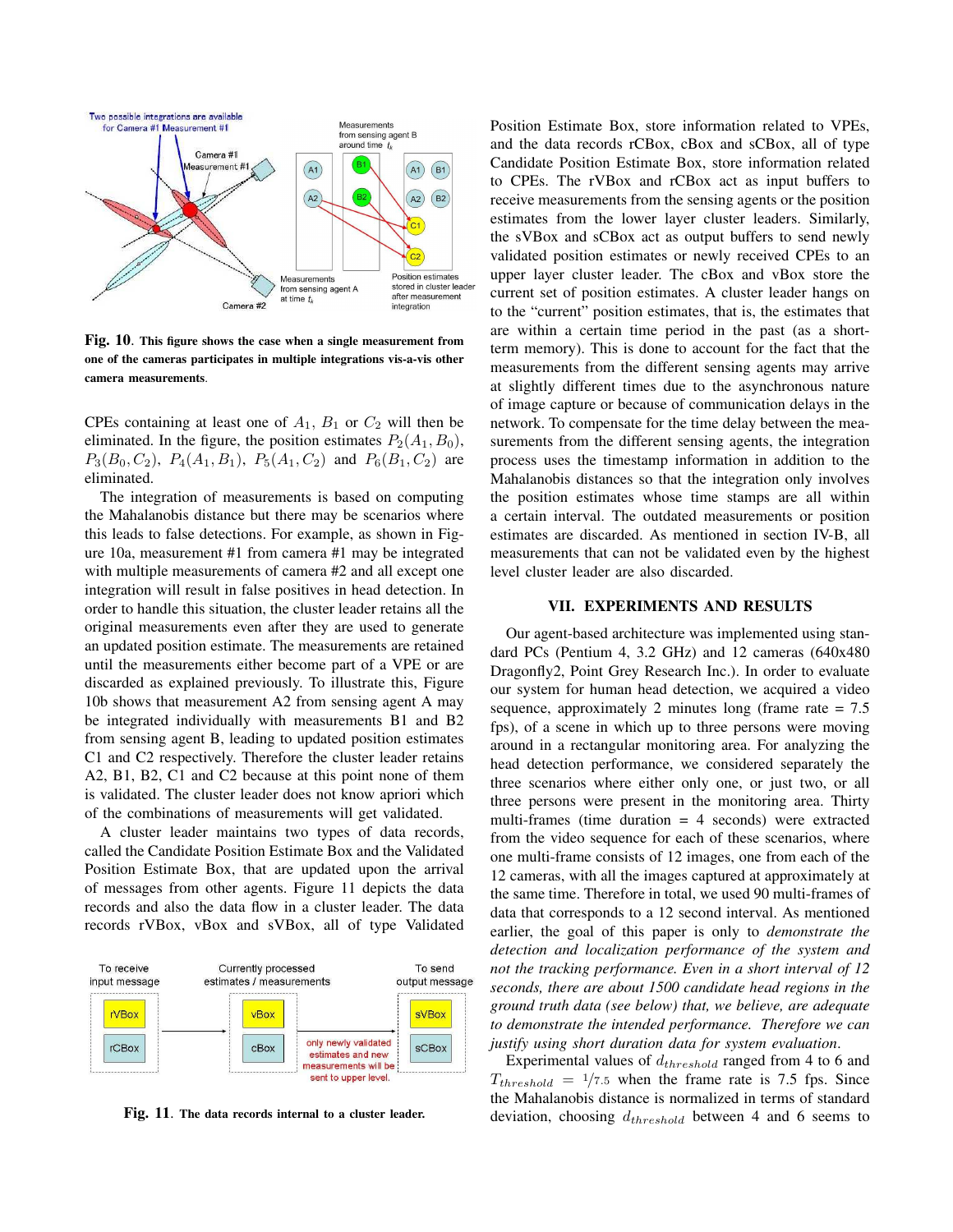

Fig. 12. The ground truth trajectories and the detected head positions reported by the system. Black circle represent false positives

|          | Configuration 1 |       |           | Configuration 2 |       |           |
|----------|-----------------|-------|-----------|-----------------|-------|-----------|
| Scenario | before          | after | reduction | before          | after | reduction |
| person   | 19              |       | 68.4%     | 19              |       | 42.1 $%$  |
| person   | 39              |       | 64.1 %    | 39              | 18    | 53.8%     |
| person   | 63              | 1 Q   | 69.8 $%$  | 63              | 23    | 63.5 $%$  |

Table I. Comparison of the number of false positives before and after measurement integration and validation

be high. In our experiments, we used a conservatively low estimate for the initial uncertainty in the head position  $(u, v, d)$ , therefore we must set  $d_{threshold}$  to a high value to ensure that the measurements corresponding to the same true head position can be integrated. The choice of  $T_{threshold}$ is intuitive because we only want to integrate measurements whose temporal separation is within one frame.

For the purpose of evaluation, ground truth was generated by manually overlaying circles on human heads in single camera images. These regions were then integrated to generate ground-truthed 3D positions using weighted recursive least squares with minimum variance. Since each person was assigned a unique identity in the ground truth data, we generated motion trajectories of the individual persons by linearly interpolating between the ground truthed 3D positions. Two different configurations of sensing agents and cluster leaders were considered during the experiments: (a) Configuration 1 has a flat structure where all the 12 sensing agents are connected to single cluster leader and (b) Configuration 2 has a hierarchical structure where the 12 sensing agents are divided into four clusters of three agents each, as shown in Figure 2. Each of the four clusters have their own cluster leaders and these cluster leaders are connected to a second level cluster leader.

A numerical measure of the detection and localization performance of the system is presented in terms of 1) the number of false positives before and after measurement integration and validation (that is, evidence accumulation) in the cluster leaders; 2) calculation of the percentage of the true positives after the measurement integration and validation process; and 3) the localization accuracy of correctly detected heads. A correctly detected head in 3D is one whose shortest distance from the ground truth trajectory is less than

|          | Configuration 1                   |                        | Configuration 2                   |                       |
|----------|-----------------------------------|------------------------|-----------------------------------|-----------------------|
| Scenario | validated<br>heads<br>(correctly) | $\%$ true<br>positives | validated<br>heads<br>(correctly) | $%$ true<br>positives |
|          | detected<br>heads)                |                        | detected<br>heads)                |                       |
| person   | 56 (50)                           | 89.3%                  | 75 (64)                           | 85.3%                 |
| 2 person | 72(58)                            | 80.6%                  | 85(67)                            | 78.8%                 |
| 3 person | 88(69)                            | 78.4%                  | 97(74)                            | 76.2%                 |

Table II. True positive performance after measurement integration and validation in the cluster leaders.

| Scenario | Configuration 1 | Configuration 2 |
|----------|-----------------|-----------------|
| 1 person | 13 cm           | 15 cm           |
| 2 person | 14 cm           | 14 cm           |
| 3 person | 13 cm           | 13 cm           |

Table III. Mean localization error in the detected head positions in the world coordinate frame.

25 cm. The performance is estimated over 30 multi-frames for each of the 3 scenarios.

Figure 12 graphically illustrates the head detection results for the three scenarios described earlier. The solid curves represent the trajectories generated from the ground truth positions and the circles represent the head detections reported by the system after measurement integration and validation. The black circles denote the false positives. For the 2 and 3-person scenarios, there are some instances of missed detection. This is because of the complicated background in our test environment that results in lot of spurious contours in foreground objects. This causes the single camera head detection algorithm to perform sub-optimally, that is, with a large number of false positives.

Table I presents a comparison of the number of false positives in 2D camera images vs the 3D head positions obtained after the integration and validation of 2D measurements. For configure 1 of the agent hierarchy, the reduction in the number of false positives is approximately 64-70 % for the three scenarios. On the other hand, for configuration 2 of the agent hierarchy, the reduction in the number of false positives is roughly in the 42-64 % range. This indicates that there is a greater decrease in the false detections when a larger number of sensing agents can simultaneously participate in the measurement integration and validation process. In table II, we present the true positive detection performance. The cluster leaders integrate the measurements received from the sensing agents and generate validated position estimates (VPEs). Not all of these VPEs will be actual human head positions because sometimes false positive 2D measurements may get integrated to give a false positive VPE. But as the high true positive percentages in the table indicate, the system is very effective in filtering out false positive 2D measurements. This is so because the system needs evidence from at least three sensing agents for generating a VPE. Even if one sensing agent generates a false positive measurement, if it is not corroborated by at least two other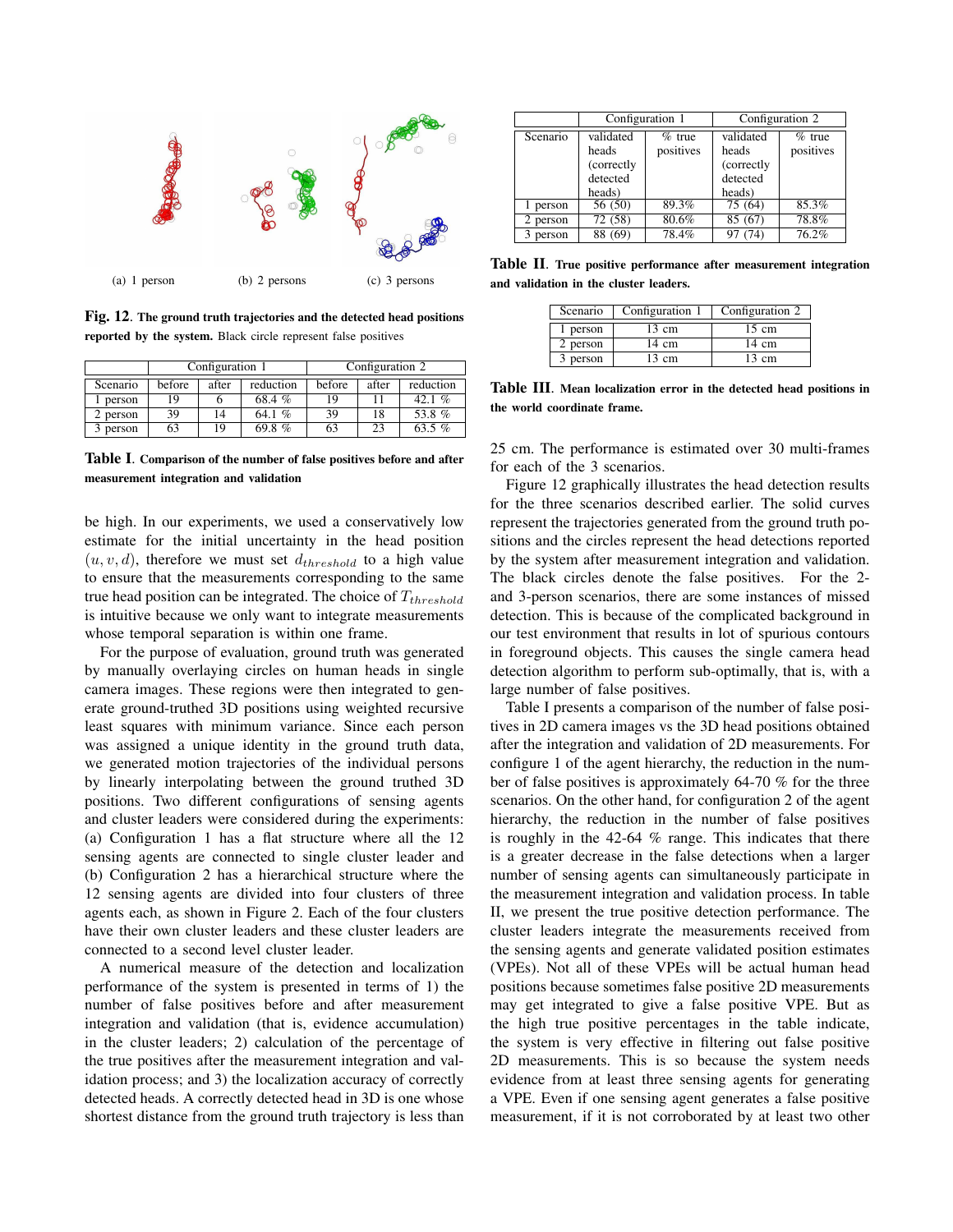measurements from other sensing agents, it will not go past the integration and validation stage. Table III summarizes the mean localization error of the correctly detected heads in the world coordinate frame.

We can observe from the results that both configurations have comparable detection performances. This is as per our expectations because the core evidence accumulation algorithm (equations 4, 5 and 6) does not depend on hierarchical or flat structure of the agent architecture. Nonetheless, the choice of hierarchical configuration is strongly favored by considerations of the monitoring area, scalability, real time performance, and so on. While for a small monitored area where only a few sensing agents are required, we can opt for configuration 1 due to its simple implementation. But for a large monitoring area, we would need a large number of sensing agents, which in the case of wireless sensor networks, may not be able to communicate with a single cluster leader due to limited communication range. Therefore a hierarchical structure of multiple cluster leaders becomes essential. Additionally, the measurement integration and validation process is  $O(n)$  for configuration 1 and  $O(log n)$ for configuration 2. Therefore the latter configuration is preferable for real time performance. This configuration is also more scalable because multiple sensing agents and cluster leaders can be added in a hierarchical fashion without affecting the performance of the other parts of the network.

### VIII. CONCLUSIONS

In this paper, we presented a novel evidence accumulation framework for detecting and localizing humans in an indoor environment with a network of cameras. Our framework uses an agent-based architecture that can easily be scaled up as cameras are added to the network to cover a larger area. The two different types of agents we discussed in detail are the sensing agent and the cluster leader agent, the former for acquiring and locally processing the 2D images of the monitored environment and the latter for carrying out measurement integration and validation to generate accurate 3D head positions. A cluster leader agent integrates the sensing agent measurements using a weighted recursive least squares technique with minimum variance to obtain validated head position estimates. The work we reported in this paper focused on human head detection and localization in the environment. Our future research will focus on uniquely identifying different humans and tracking their trajectories in real time. An important assumption we made for the experimental results reported here was that, on the average, the human head is roughly 10 inches in diameter. This assumption can be eliminated in future improvements by using face detection in the images and using the detected faces to estimate the actual head size of the subjects. Face detection can be performed in a camera view that captures the frontal position of the subject (see, for example, [15] for detecting the orientation of a person) and then the head size information can be transmitted to the other sensing agents over the network.

#### IX. ACKNOWLEDGMENTS

The authors would like to thank Olympus Corporation for funding this research.

## APPENDIX A

### POSITION ESTIMATION IN WORLD FRAME

We describe the steps to obtain the CPE  $\mathbf{p} = (x, y, z)$  and its error covariance matrix S from the raw measurements  $(u, v, d)$ . Let  $\mathbf{q} = (u, v, d)$  be the measurement vector of the human head which is a random vector with mean as the actual measurement  $\hat{q}$  and the error covariance matrix Q.

Let  $(R, T)$  represent the transformation for a camera from the camera coordinate frame to the world coordinate frame. Note that all the cameras are calibrated with respect to the world frame. Let  $P(x, y, z)$  be the 3D point specified in the world frame and  $P_c(x_c, y_c, z_c)$  be the corresponding point in the camera frame. Then

$$
\begin{bmatrix} x \\ y \\ z \end{bmatrix} = R \begin{bmatrix} x_c \\ y_c \\ z_c \end{bmatrix} + T \tag{7}
$$

Since the camera is calibrated, in the camera coordinate frame, we have the following relationship between the measurement  $(u, v, d)$  and the 3D point  $P_c(x_c, y_c, z_c)$ :

$$
\begin{cases}\n u = \alpha_u \frac{x_c}{z_c} + u_0 \\
 v = \alpha_v \frac{y_c}{z_c} + v_0 \\
 d = \sqrt{x_c^2 + y_c^2 + z_c^2}\n\end{cases}
$$
\n(8)

where  $(\alpha_u, \alpha_v)$  represent the magnification factors in the xand y- direction, and  $(u_0, v_0)$  represent the image center of the camera image. From (8), we obtain

$$
\begin{cases}\nz_c = \frac{d}{\sqrt{\left(\frac{u-u_0}{\alpha_u}\right)^2 + \left(\frac{v-v_0}{\alpha_v}\right)^2 + 1}} \\
x_c = \frac{u-u_0}{\alpha_u} z_c \\
y_c = \frac{v-v_0}{\alpha_v} z_c\n\end{cases} \tag{9}
$$

Using Eqs. (7) and (9), we can compute  $(x, y, z)$ .

# APPENDIX B

### ERROR COVARIANCE ESTIMATION IN WORLD FRAME

We will now show how the relationship between the measurement vector  $\mathbf{q} = (u, v, d)$  and its world-coordinate version  $\mathbf{p} = (x, y, z)$  can be used to transform the error covariance matrix Q associated with q into the error covariance matrix S associated with p. Let  $p = f(q)$  represent the transformation from q to p which is actually a non-linear transformation. Consider first the mean vector of p:

$$
\overline{\mathbf{p}} = E[\mathbf{p}] = E[\mathbf{f}(\mathbf{q})] \approx \mathbf{f}(E[\mathbf{q}]) = \mathbf{f}(\overline{\mathbf{q}}) = \mathbf{f}(\hat{\mathbf{q}}) \quad (10)
$$

where we have used the linear approximation in writing  $E[\mathbf{f}(\mathbf{q})] \approx \mathbf{f}(E[\mathbf{q}])$ . This approximation linearizes the